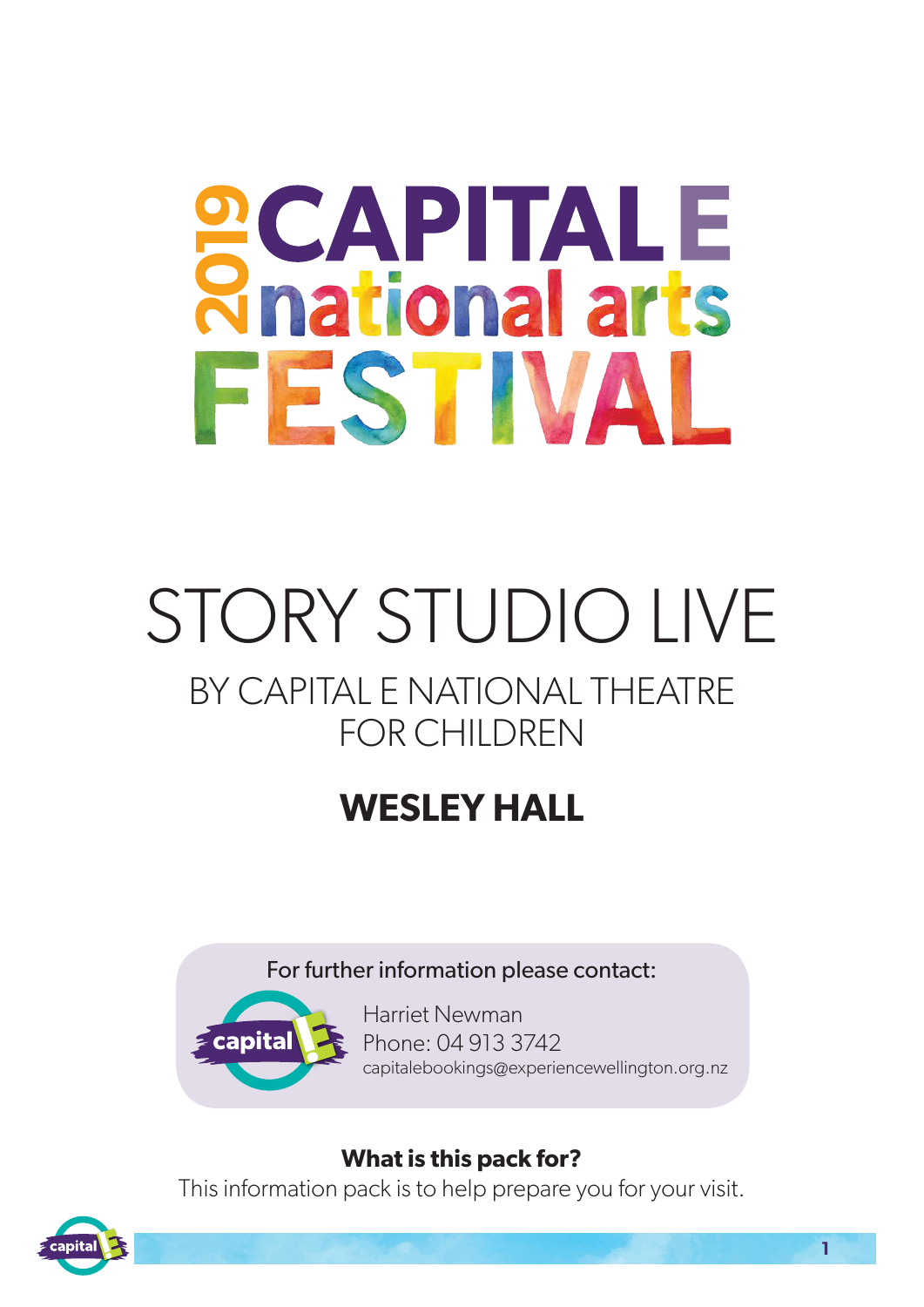#### **Front of venue**

Wesley Hall is on Taranaki Street. Wesley Church is located one block away from Courtenay Place. The Hall is located behind the church. There is a parking space outside the front entrance for wheelchair patron drop off and pick up.



#### **Inside**

To get inside the hall, you will need to walk behind the church. When you are on Taranaki St you will find the Drama Christi Studio which is to the right of the church. This building has a red roof and its name is clearly visible from the street. Make your way towards this building.



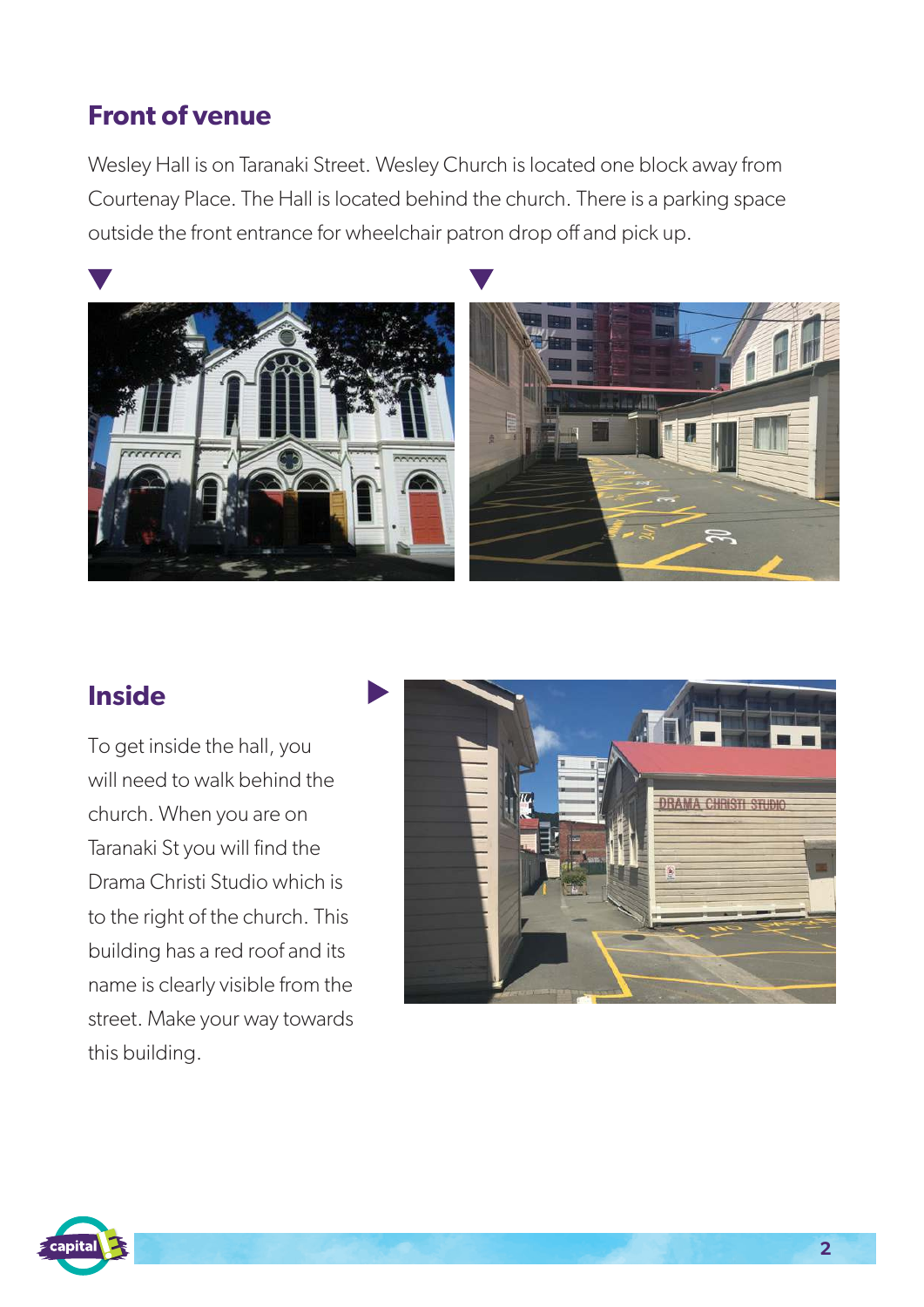When you get to the Drama Christi Building, turn to face the right and you will see parking spaces with yellow lines. You will also see a building with lots of windows across the top. Walk towards this building until you reach the window.



Once you reach the window, you will see that there are two signs above it. One of the sign says, 'Hall Chapel' and it is pointing to the right. If you turn to the right, you will see some glass doors with red and green wooden frames. This is where you will enter the hall.





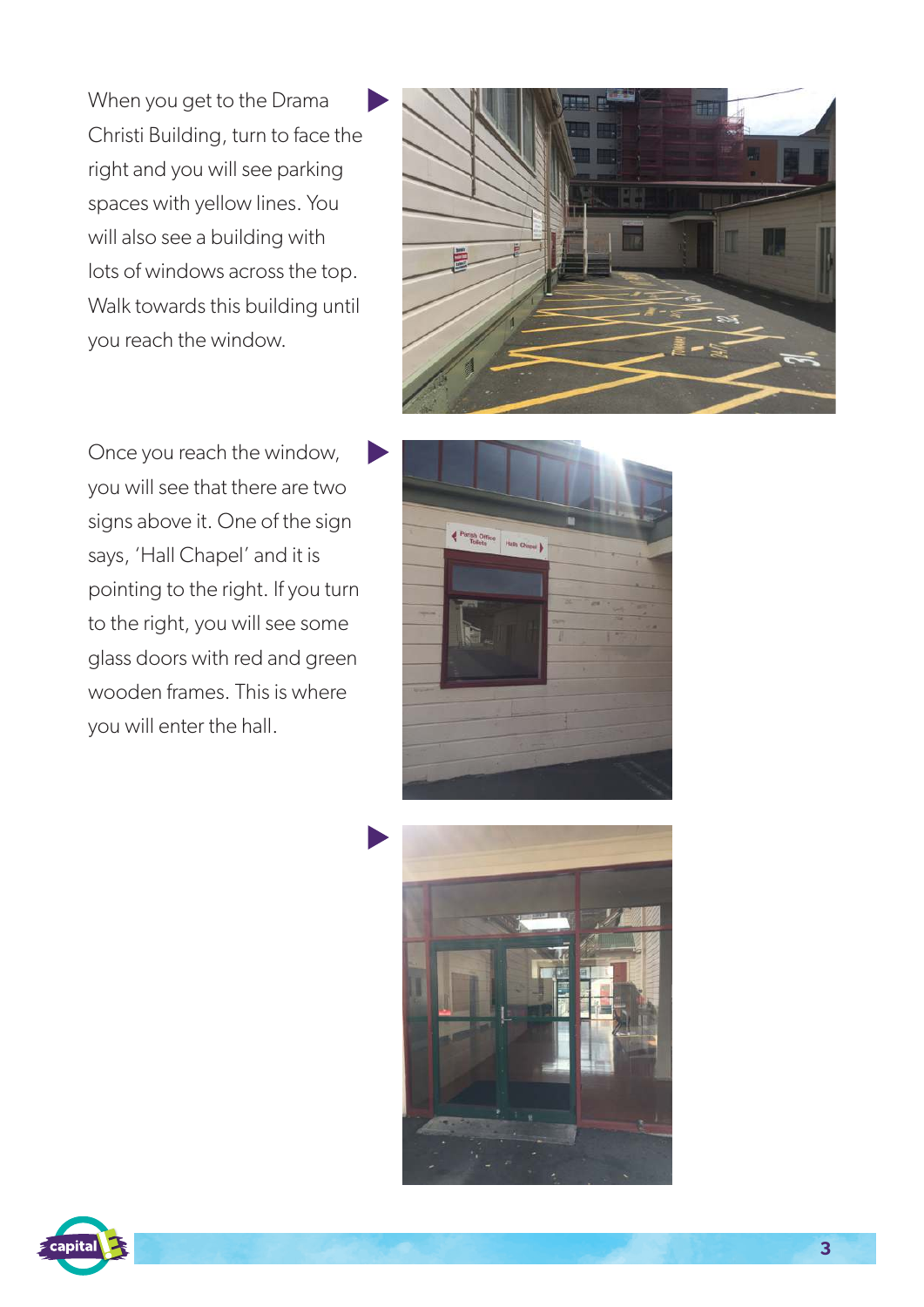#### **How to get to the hall**

Once you've made your way through the green glass doors, you will enter a large hallway with brown shiny floors. To the right is a door marked Hall 2. This is where you will watch Story Studio Live!





#### **Where are the toilets?**

When you are at the Hall entrance, you will see that there is a male and female toilet sign on the wall that is pointing to the left. If you turn left, you will see a long hallway that leads to glass doors. Go down this hallway and stop when you reach the doors.



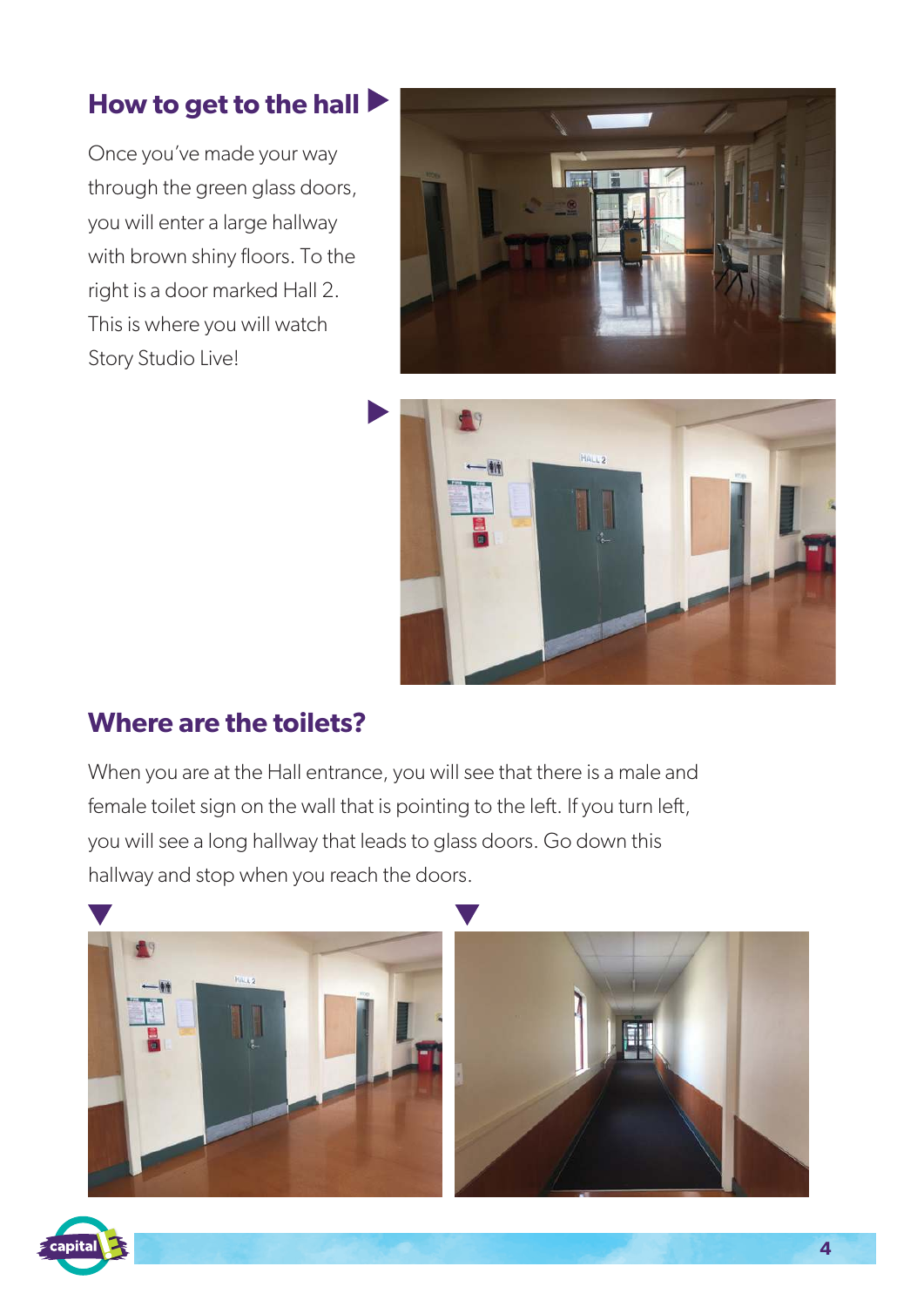Once you are at the glass door, turn to the right and you will see that there is another long hallway. Walk down this hallway until you reach the green door at the end. This is the accessible toilet. In this toilet, there is also baby changing table for parents to use.



To the left of the accessible toilets are large green doors that lead to a different hallway. If you go through these doors, you will reach the other toilets. The male toilets are on the right and the female toilets are on the left.



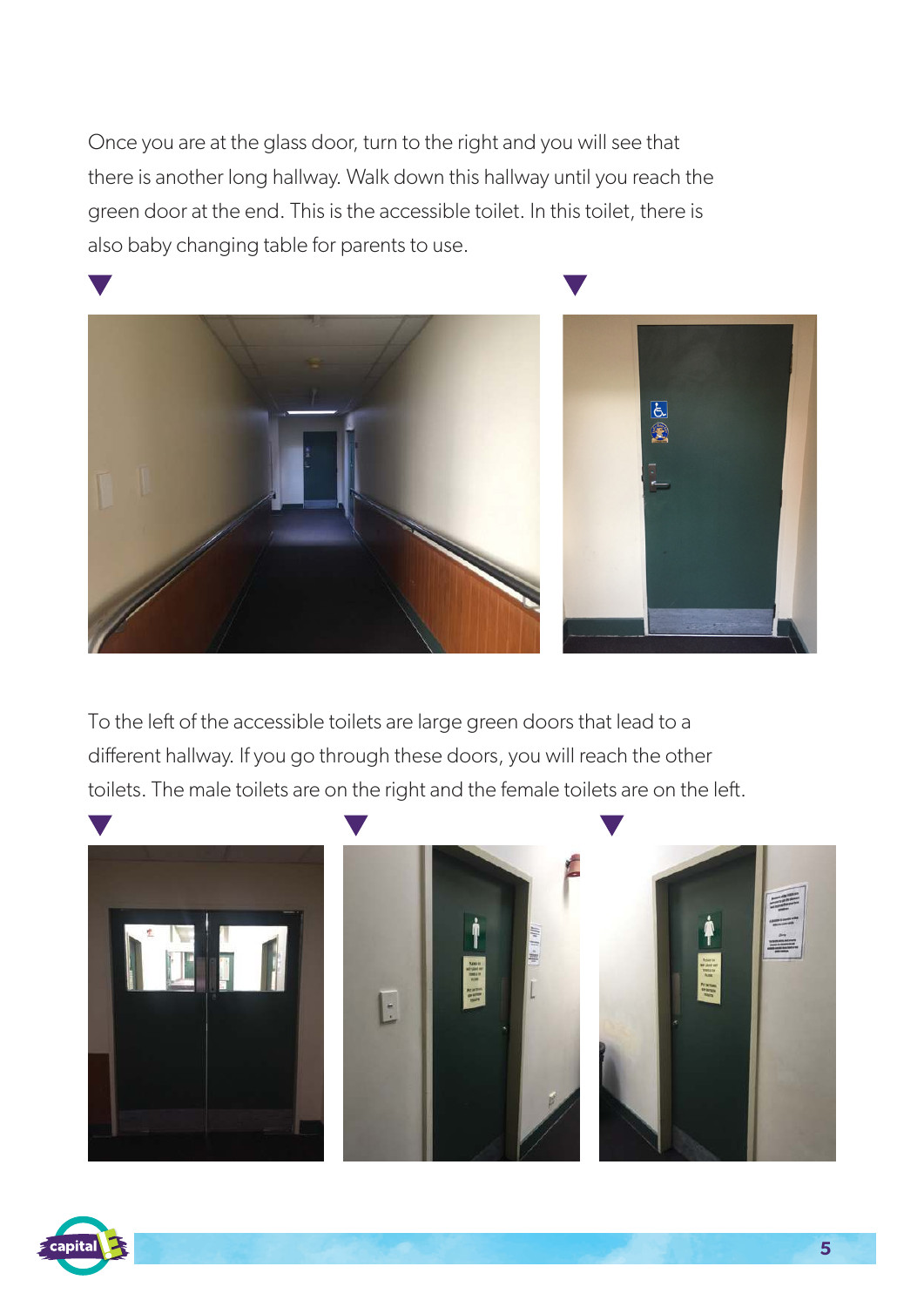#### **Inside the theatre**

When you walk into Wesley Hall you will see a space at the front, this is where the show will happen! There will be speakers on stands set up and a person operating technical equipment at one end. There will be lots of interesting items in the space at the front that will be used during the performance, and there will be people wearing white overalls talking to the audience as they sit down. These people are the performers. Other adults and children will be there too, everybody is there to watch the show and have a good time.

When everyone has sat down on mats on the floor, the performers will ask you all to be quiet and the show will begin. Now is the time to pay attention to the space at the front.





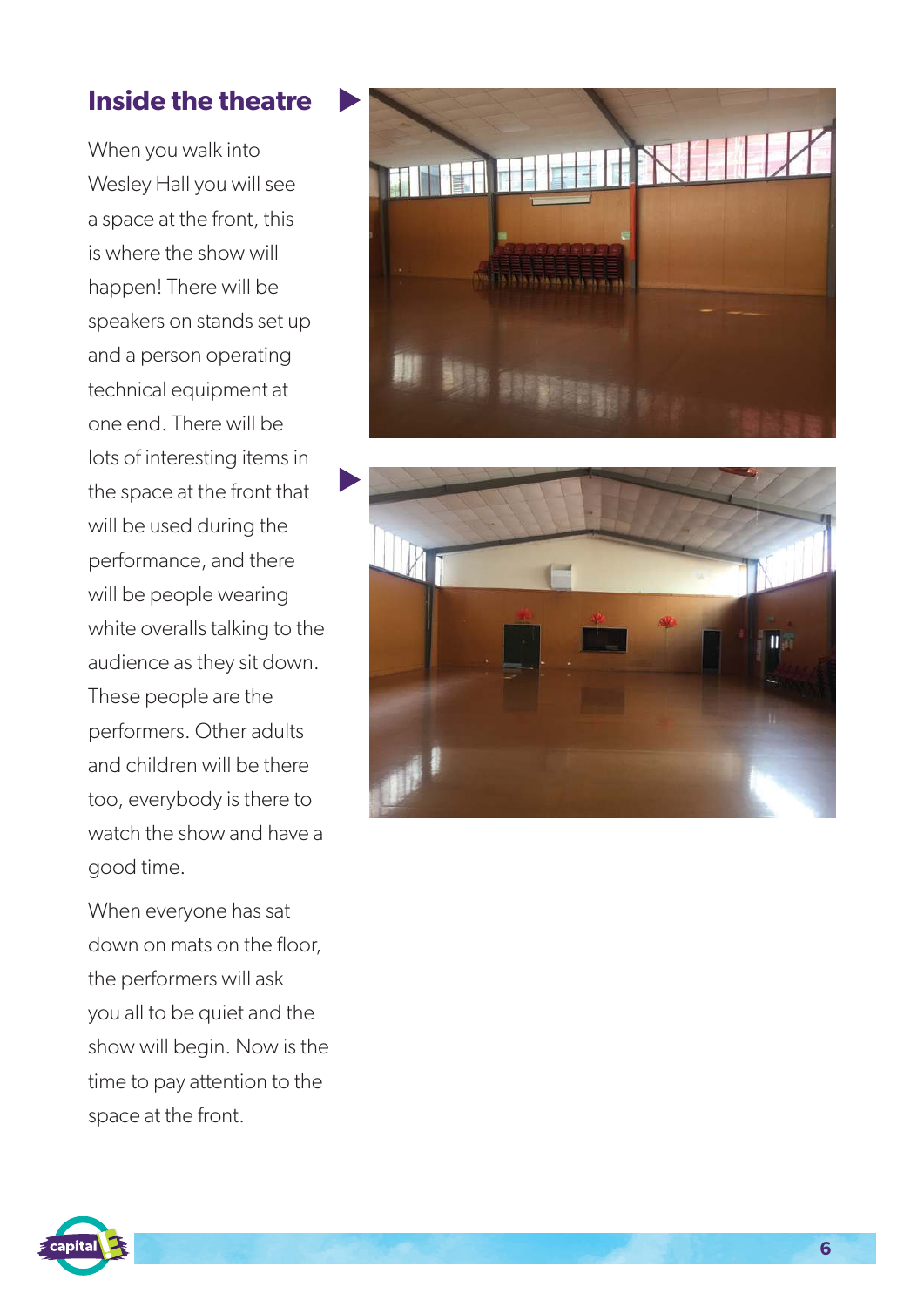#### **Show Details**

The performers are playing characters called Smitty, Brent and Junior. The characters work for a sound company and they make sound effects for films. The performers are wearing small microphones so that their voices can be heard through the speakers.

They will ask the audience if anyone wants to volunteer to join them in the space in front to help make some sounds. This is called the Sound Lab. Don't worry if you don't want to take part, just say "No thank you" and they will ask someone else. They might not pick you, so if you want to volunteer and don't get picked, don't worry too much – as you'll still have lots of fun watching.

At the end of Sound Lab, you will be asked to close your eyes and listen to some sound effects. You will be asked to describe what sounds you thought you heard. The performers will then do the sound again and you can see how that sound is made using everyday objects.

The characters Brent and Smitty will indicate that it is time for their lunchbreak and start to walk away – until Junior finds some scripts and suggests that they read them.

All three performers then read the scripts and act out the stories, making sound effects live to the action that they are reading. Sometimes the sound effects used are the sounds that the audience made at the beginning! These recorded sound effects come out of all four speakers around the hall, so it might seem like the sound is coming from behind you or to the side.

When the show has finished, people may clap their hands. You can clap too if you liked the show!